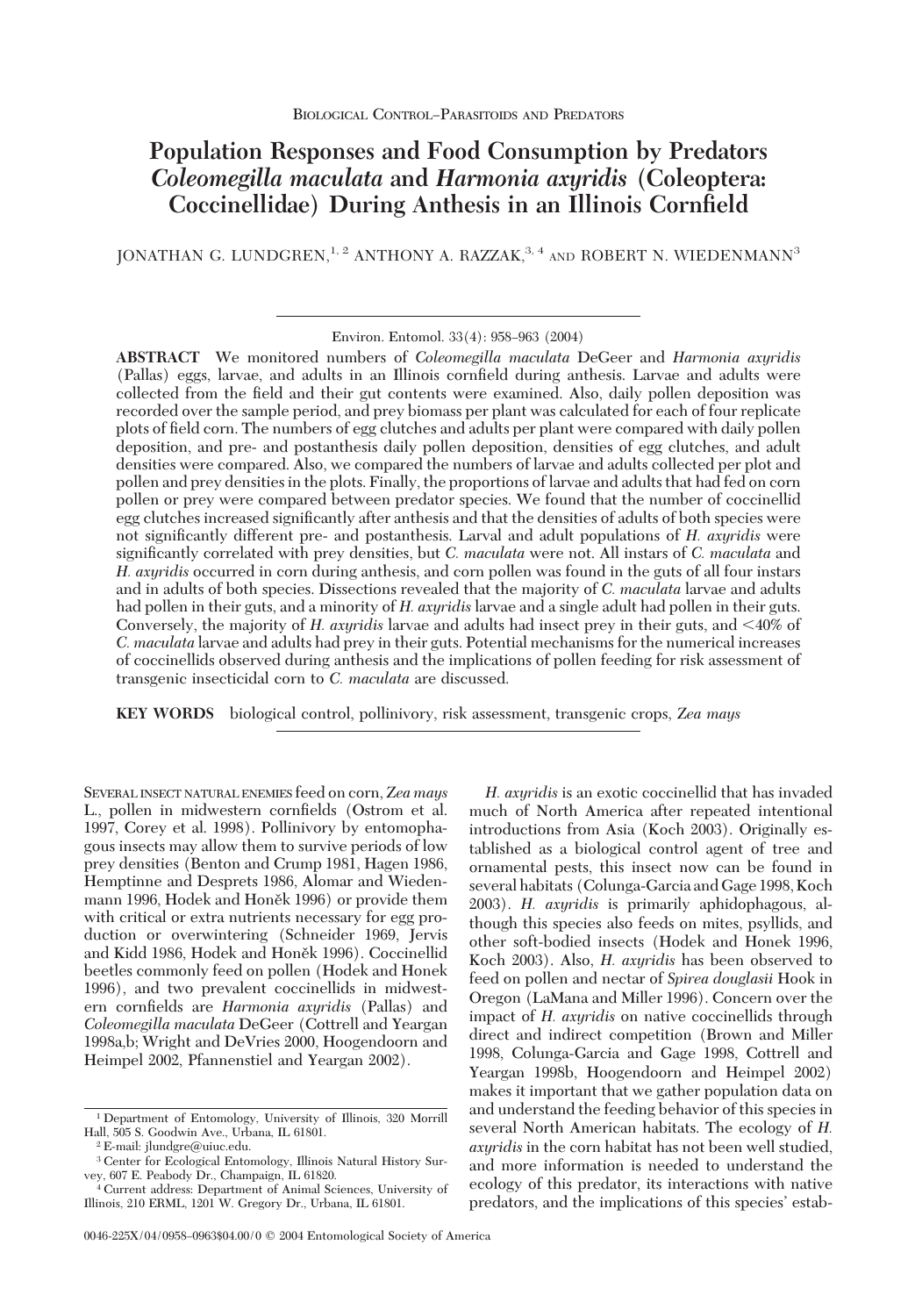lishment for biological control in the corn agroecosystem.

*C. maculata* is widely distributed in North and Central America and is frequently encountered in agroecosystems (Colunga-Garcia et al. 1997; Krafsur and Obrycki 2000; Wright and DeVries 2000, and references therein). *C. maculata* is consistently one of the most prevalent coccinellid predators in midwestern corn and is considered an important source of mortality to several pests of corn, including the corn leaf aphid, *Rhopalosiphum maidis* (Fitch) (Homoptera: Aphidae); European corn borer, *Ostrinia nubilalis* (Hübner) (Lepidoptera: Crambidae); and corn earworm, *Helicoverpa zea* (Boddie) (Lepidoptera: Noctuidae) (Wright and Laing 1980, Cottrell and Yeargan 1998a, Phoofolo et al. 2001).

Although considered an important predator, *C. maculata* also consumes pollen as part of its diet in the field (Forbes 1880). Laboratory studies have revealed that a high proportion of *C. maculata* can complete larval development and can produce mature eggs on a diet consisting solely of corn pollen (Lundgren and Wiedenmann 2004). There is some evidence that corn pollen is a preferred food source to prey (Smith 1965), and it is believed that the abundance of corn pollen during anthesis may detract from predation of pests (Cottrell and Yeargan 1998a, Pfannenstiel and Yeargan 2002). Several studies have revealed increases in preimaginal populations of *C. maculata* during anthesis relative to other periods of the growing season (Andow and Risch 1985, Cottrell and Yeargan 1998a, Pfannenstiel and Yeargan 2002). Although these studies provide a snapshot of *C. maculata* populations during anthesis, food consumption of *C. maculata* during anthesis has not been well studied, and potential reasons for population increases are largely correlative and speculative.

Because some predators are facultatively phytophagous on corn pollen, transgenic insecticidal corn that expresses the δ-endotoxins of *Bacillus thuringiensis*  $(Bt)$  could pose a risk to predators in cornfields. Several attempts have been made to assess the toxicity of transgenic insecticidal corn pollen to *C. maculata.* Pilcher et al. (1997) found that feeding on pollen from transgenic corn (event MON810) that expresses the Cry1Ab protein toxin to resist lepidopteran pests did not affect the fitness of *C. maculata* larvae in the laboratory or of *C. maculata* populations in the field. Similarly, studies on the impacts of coleopteran-specific transgenic corn pollen (event MON863 that expresses Cry3Bb1) showed no effects on *C. maculata* fitness in the laboratory (Duan et al. 2002, Lundgren and Wiedenmann 2002). An important step in assessing the risk of transgenic corn pollen to natural enemies is determining which predators are present in cornfields and feed on corn pollen during anthesis. We investigated which life stages of *C. maculata* and *H. axyridis* occurred in corn during anthesis and what proportion of these populations fed on corn pollen. The results of this research can be used to begin addressing the risk of transgenic corn events to *C. maculata* and *H. axyridis.*

### **Materials and Methods**

**Field Site.**Research was conducted between 16 July and 31 July 2003 in Champaign, IL (N 40.062° and W  $88.190^{\circ}$ ), in a 3.6-ha (187 by 192 m, N to S  $\times$  E to W) cornfield. The corn hybrid planted was Pioneer 34B24, and it expressed the Yieldgard gene for resistance to lepidopteran pests. Rows were 0.71 m apart, with 0.20 m between plants within each row. Four 10 by 10-m plots were established near the corners of the field, western plots were two rows from the western edge of the field, and eastern plots were eight rows from the eastern edge of the field. Sampling began 5Ð 6 d before anthesis, which commenced either on 21 or 22 July in the different plots.

Prey density can affect the population sizes of coccinellids (Hodek and Honěk 1996), so we developed an index of prey densities in our experimental plots. On 25 July, we severed seven plants in each plot at the soil line and removed the severed plants from the field. Within 20 min of their removal, we transferred all insects and insect eggs small enough to be consumed by coccinellids from the plants using a fine paintbrush and placed them in 70% ethanol. Sealed samples were held at 4°C until processing. Prey from all of the plants in each plot were combined. In the laboratory, we dried the samples at 105°C for 24 h. The prey sample per seven plants was weighed on an electronic balance to the nearest 0.01 mg.

**Pollen Deposition.** Pollen traps, two in the center of each experimental plot, were used to measure the relative pollen deposition over the duration of anthesis. Pollen traps consisted of a 100-mm diameter plastic petri dish (BD Biosciences, Franklin Lakes, NJ) that was sprayed on one face with aerosol Tangletrap (The Tanglefoot Company, Grand Rapids, MI). The petri dish, with the Tangletrap surface facing up, was placed in a test tube clamp that was attached to a metal pole 1 m above the soil surface. Thus, the petri dishes were parallel to the soil surface at a uniform height for all traps. Each petri dish was changed daily, brought into the laboratory, and frozen at  $-10^{\circ}$ C until processing.

In the laboratory, the number of pollen grains within a randomly selected 1-cm<sup>2</sup> area of each pollen trap was counted under  $50\times$  magnification. Anthesis occurred on different dates in the different plots, and we considered the first day of anthesis to be when  $>100$  grains per cm<sup>2</sup> were deposited on the pollen traps of each plot; we considered anthesis to be over when  $\leq 70$  grains per cm<sup>2</sup> were deposited. Trap catches in each plot were consolidated, and a mean density of pollen grains was determined for each day of anthesis. The mean daily pollen densities that were deposited on the traps before and after anthesis were compared with a *t*-test (JMP 3.2.6; SAS Institute, Cary, NC). Also, the cumulative amount of pollen deposited per square centimeter over anthesis in each plot was calculated as a relative index of pollen abundance in the different plots.

**Population Responses of Coccinellids to Corn Pollen.** Between 16 July and 21 July, we estimated the densities of the different life stages of *C. maculata* and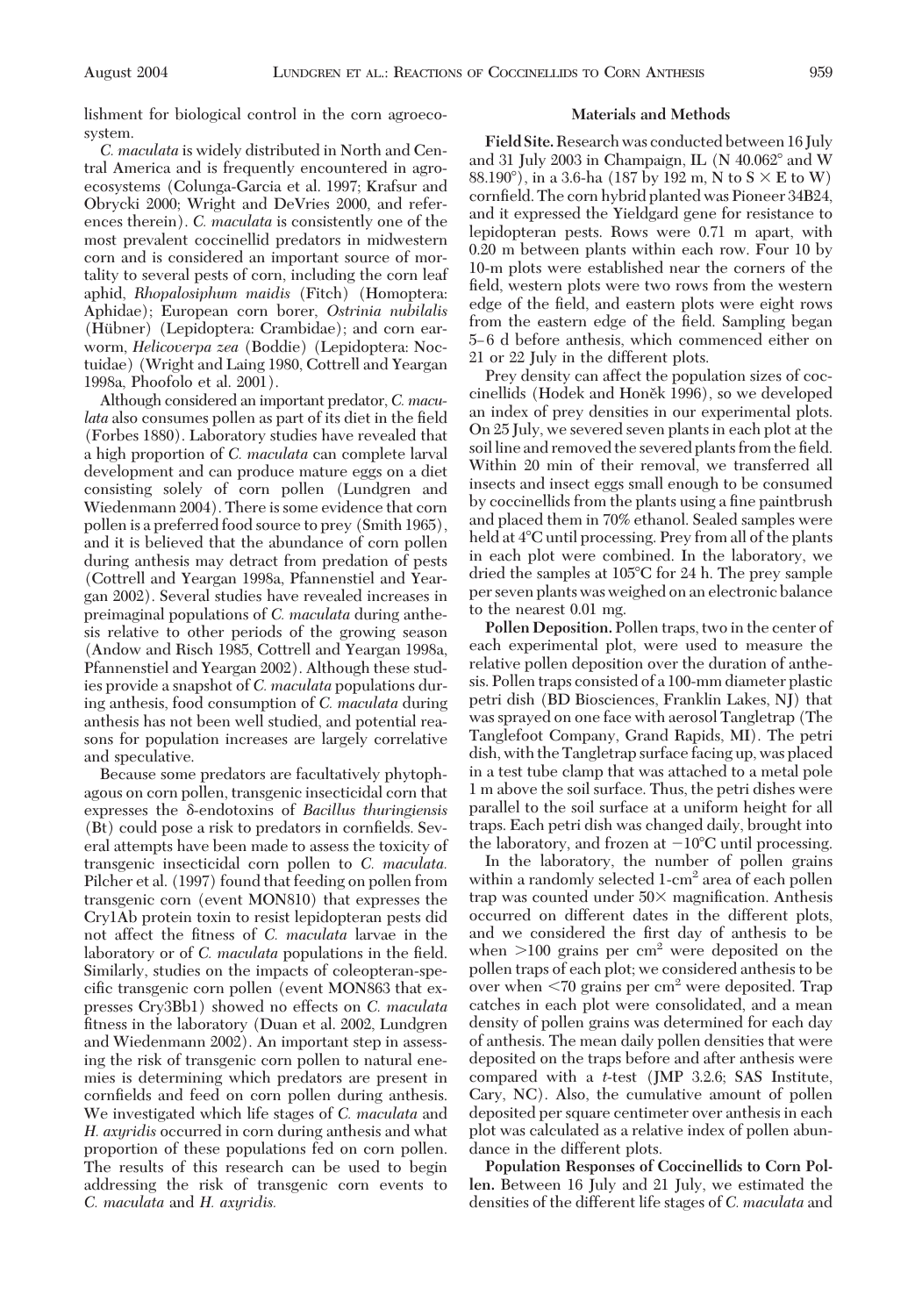*H. axyridis* in the experimental plots. For each sample day, 15-30 randomly selected plants were examined in each of the plots, but the same number was sampled for all plots each day. Sampled plants were left intact within the plots. Larvae, pupae, and adults of *C. maculata* and *H. axyridis* were collected from sampled plants and placed in 1.5-ml microcentrifuge tubes on dry ice until we returned them to the laboratory. At the laboratory, insects were stored at  $-80^{\circ}\text{C}$  until they were processed. Also, on each plant the number of coccinellid egg clutches was recorded and left on the plant; the number of eggs in each clutch was not counted. We frequently encountered recently hatched clutches of *H. axyridis* and *C. maculata* before they could disperse from their chorions; these newly hatched clutches were considered separately from other first instars because they had not had a chance to forage for food or disperse to realistic densities.

In the laboratory, each field-collected specimen was identified and instars of *C. maculata* larvae were staged based on head capsule width (J.G.L., unpublished data). For *H. axyridis*, we determined the first, second, third, and fourth instars are likely represented by mean  $\pm$  SEM head capsule widths measuring 0.43  $\pm$ 0.002,  $0.59 \pm 0.002$ ,  $0.83 \pm 0.006$ , and  $1.14 \pm 0.024$  mm, respectively. Larvae and adults of the two species were easily distinguished based on coloration. Egg clutches were not identified to species.

Mean numbers of egg clutches, newly hatched clutches and larvae of each species and instar, and adults of each species per plant were calculated for each sample date. We conducted two analyses to determine whether adult migration or oviposition was related to anthesis. The mean daily egg clutch densities and adult densities found before and after anthesis were compared with *t*-tests. Also, the daily densities of egg clutches and adults were correlated with the daily densities of pollen grains by using regression analysis (JMP 3.2.6). Large variations in larval densities were observed in the different plots. To understand whether these densities were correlated with pollen or prey densities, the total number of *H. axyridis* larvae and *C. maculata* larvae were compared with the amount of prey biomass per plant (as measured on 25 July), and the sum of the pollen deposited per square centimeter each day by using separate regression analyses. Also, we compared the amount of prey biomass per plant with the cumulative amount of pollen deposited per plot with a regression analysis, to evaluate whether prey populations respond to pollen densities. The numbers of *H. axyridis* and *C. maculata* adults collected in each plot were also related to prey biomass by using separate regression analyses.

**Gut Contents of Coccinellids.** The digestive tract of each collected larva and adult was removed under  $50\times$  magnification. The contents of the guts were gently extracted at room temperature in water by using fine forceps, and the contents were described for each individual. The proportions of larvae and adults of each species that had fed on corn pollen or insect prey were calculated for each plot. Mean proportions of *C. maculata* and *H. axyridis* larvae and adults that



**Fig. 1.** Density of pollen (grains per square centimeter) and the density of coccinellid egg clutches (clutches per 1000 plants) over the sample period. Day 0 indicates the onset of anthesis. Error bars represent SEMs.

had fed on pollen and prey were then compared within and between the species with *t*-tests.

#### **Results**

Pollen was deposited for  $\approx 8$  d, with a mean  $\pm$  SEM maximum of 373.63  $\pm$  76.93 grains per cm<sup>2</sup> per day (Fig. 1). Significantly more pollen was deposited on the pollen traps per day after the onset of anthesis than before anthesis  $(F_{1, 15} = 5.78; P = 0.04)$  (Table 1). In total, 69 coccinellid egg clutches were observed over the sample period. Daily egg clutch densities were significantly correlated with daily pollen deposition  $(F_{1, 14} = 8.74; P = 0.01)$  (Fig. 1), and the mean daily number of egg clutches was significantly higher after anthesis than before anthesis  $(F_{1, 15} = 4.62; P = 0.05)$ (Fig. 1). Totals of 31 *C. maculata* and 28 *H. axyridis* adults were collected during the sample period. Adults were only discovered in the samples from three of the four plots. Numbers of *C. maculata* and *H. axyridis* adults were not correlated with daily pollen deposition (*C. maculata:*  $F_{1, 14} = 0.075, P = 0.79; H.$  axyridis:  $F_{1, 13} = 1.44; P = 0.25$ . Although the number of adults was generally larger postanthesis, these differences were not significant (*C. maculata: t* = 1.43,  $df = 14$ ,  $P =$ 0.18; *H. axyridis:*  $t = 1.12$ ,  $df = 13$ ,  $P = 0.28$ ) (Table 1). In general, densities of adult coccinellids remained

**Table 1. Mean SEM pre- and postanthesis densities of pollen, coccinellid egg clutches per plant, and** *C. maculata* **and** *H. axyridis* **adults per plant for each sample date**

|              | Pollen deposition<br>(grains per $cm2$ )<br>per day) | Egg clutches<br>per plant<br>per day | Adults per plant    |
|--------------|------------------------------------------------------|--------------------------------------|---------------------|
| Preanthesis  | $11.69 \pm 4.02a$                                    | $0.017 \pm 0.0049a$                  | $0.017 \pm 0.0058a$ |
| Postanthesis | $140.63 \pm 35.51$                                   | $0.068 \pm 0.015$ h                  | $0.052 \pm 0.015a$  |

Sample sizes for preanthesis and postanthesis comparisons were 5 and 11 d, respectively. Values within columns followed by different letters are significantly different (*t*-test,  $\alpha = 0.05$ ).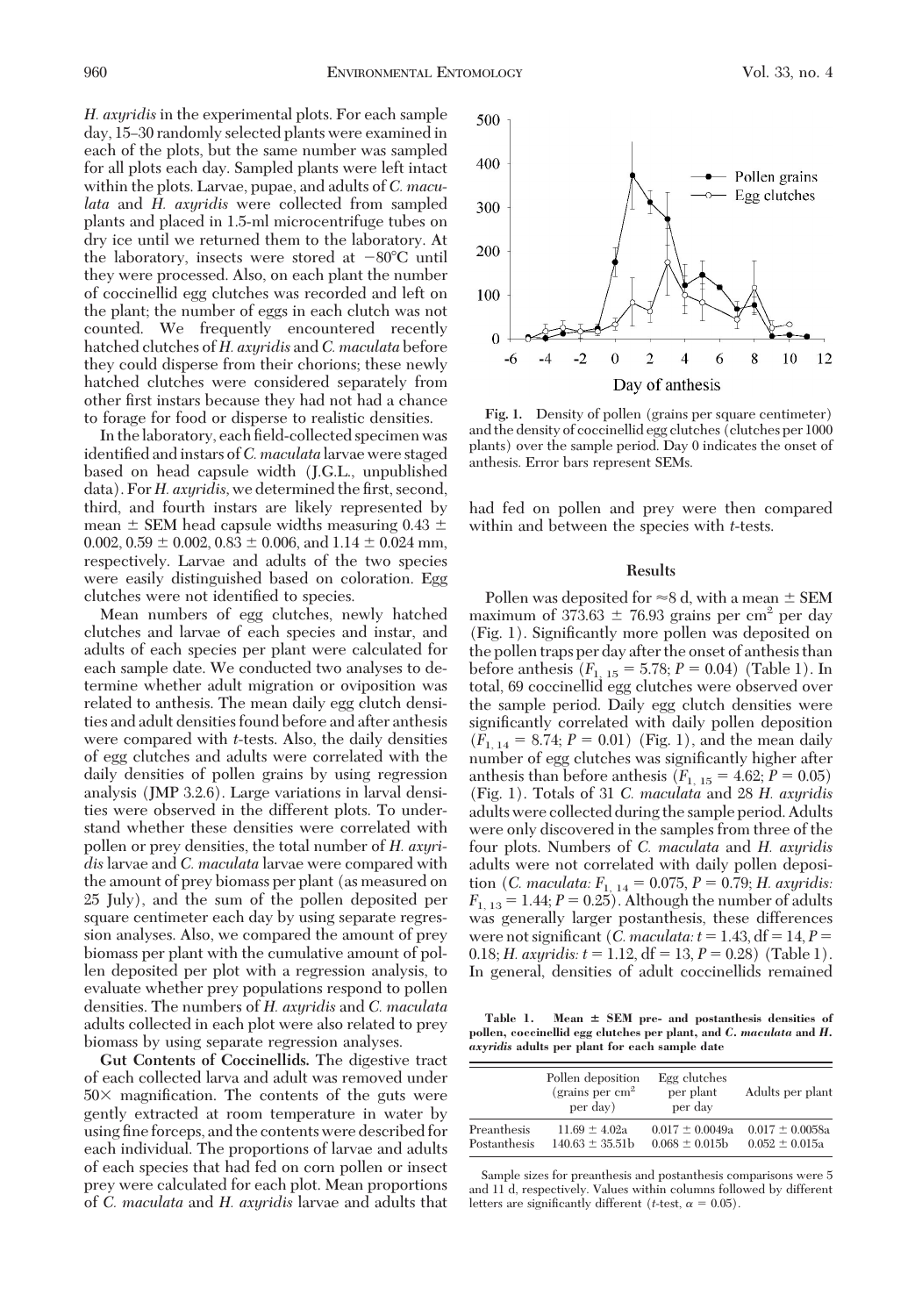

**Fig. 2.** Number of adult *C. maculata* and *H. axyridis* captured per plant each day of anthesis. No adults were captured on days 3, 5, and 6. Error bars represent SEMs.

below one per 10 plants over the sample period (Fig. 2).

In total, 26 larvae of *C. maculata* and 190 larvae of *H. axyridis* were collected over the sample period; five newly hatched *C. maculata* clutches and five newly hatched *H. axyridis* clutches were found during the sample period. More than 77% of *H. axyridis* larvae were captured on days 8and 9 of anthesis (Fig. 3), all of which were collectedin only two of the plots.We collected *C. maculata* in the samples from three of the four plots, and *H. axyridis* larvae in all four plots. The number of coccinellid larvae collected per plot was not well correlated with overall pollen deposition in the plots (*C. maculata:*  $F_{1, 2} = 0.045; P = 0.85;$ *H. axyridis:*  $F_{1, 2} = 0.34; P = 0.62$ . The cumulative number of *H. axyridis*larvae collected in each plot was significantly correlated with prey biomass in the plots  $(F_{1, 2} = 199.35; P = 0.005)$ , as was the cumulative number of adult *H. axyridis* that were captured per plot  $(F_{1, 2} = 19.36; P = 0.048)$ . In contrast, the numbers of *C. maculata* larvae and adults were not well corre-



**Fig. 3.** Number of *C. maculata* and *H. axyridis* larvae per plant on each day of anthesis. No larvae were collected on days  $-5$ ,  $-2$ , 2, and 7. Error bars represent SEMs.



**Fig. 4.** Percentage of *H. axyridis* and *C. maculata* samples that had pollen and prey in their digestive tracts. Only the individuals collected during anthesis were used in the pollen comparisons. Statistical comparisons between species for each food type are displayed here; see text for intraspecific statistical comparisons. Error bars represent SEMs, and bars with \* above them are significantly different (*t*-test,  $\alpha$  =  $0.05$ ).

lated with this index of prey density (larva:  $F_{1,2} = 3.54$ ;  $P = 0.20$ ; adult:  $F_{1, 2} = 3.11$ ;  $P = 0.22$ ). Prey density was not well correlated with pollen densities  $(F_{1, 2} = 0.50;$  $P = 0.55$ .

All instars of *C. maculata* and *H. axyridis* occurred in corn during anthesis, and corn pollen was found in the guts of all four instars and in adults of both species. For *C. maculata,* the percentages of larvae that had pollen in their guts were 66.67, 100.00, 100.00, and 75.00% for first  $(n = 12)$ , second  $(n = 4)$ , third  $(n = 12)$ 5), and fourth instars  $(n = 4)$ , respectively (data were pooled over plots). For *H. axyridis,* the percentages of the larvae that had pollen in their guts were 45.58, 27.03, 37.93, and 66.67% for first  $(n = 77)$ , second  $(n = 17)$ 74), third  $(n = 29)$ , and fourth instars  $(n = 3)$ , respectively (data were pooled over plots). A signiÞcantly higher proportion of *H. axyridis* adults fed on prey than did *C. maculata* adults ( $t = 6.35$ , df = 4,  $P =$ 0.0031), and a significantly greater proportion of *H. axyridis* larvae fed on prey than did *C. maculata* larvae  $(t=2.58, df=5, P=0.049)$  (Fig. 4). Conversely, a significantly greater proportion of *C. maculata* adults fed on pollen than did *H. axyridis*  $(t = 5.43, df = 4, P =$ 0.0056), and a significantly greater proportion of *C. maculata* larvae fed on pollen than did *H. axyridis* larvae  $(t = 5.89, df = 5, P = 0.002)$  (Fig. 4). A significantly greater proportion of *C. maculata* larvae fed on pollen than prey ( $t = 9.14$ ,  $df = 4$ ,  $P < 0.001$ ), and the proportion of*C. maculata* adults feeding on pollen and prey was not significantly different ( $t = 1.78$ , df = 4,  $P = 0.15$ . The proportions of *H. axyridis* larvae that fed on pollen and prey did not differ significantly  $(t =$ 1.30,  $df = 6$ ,  $P = 0.24$ ), but a significantly higher proportion of *H. axyridis* adults fed on prey than pollen ( $t = 19.18$ , df = 4,  $P < 0.001$ ). Other dietary items that were found during the gut dissections were cat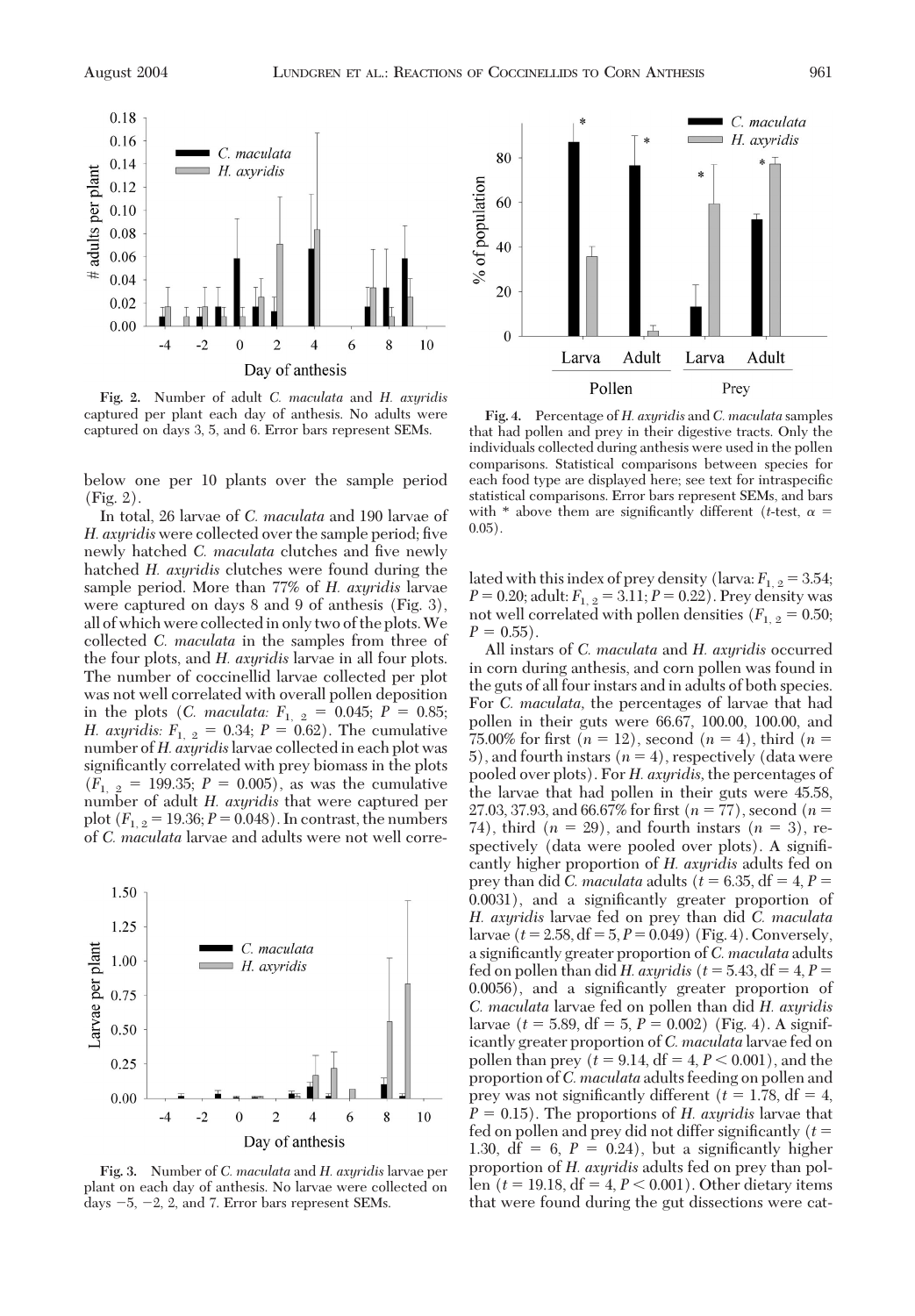egorized as fungal spores, and pollen from another species with reddish orange grains of  $0.016 - 0.031$ -mm diameter. These other foods were found in both species, and the proportion of the populations that consumed these other foods was not calculated.

#### **Discussion**

The results of the current research and past published studies lead us to propose that the increases in coccinellid reproduction and the subsequent increases in larval populations that we observed directly after anthesis may be related to both increases in aphid availability and the abundance of corn pollen during this period. Furthermore, different mechanisms may be prompting the oviposition responses by different coccinellid species. For example, *C. maculata,* of which only 13% of larvae fed on prey during anthesis, may lay more eggs in response to pollen abundance; and *H. axyridis,* for which 36% of larvae and 2% of adults fed on pollen and 59% of larvae and 77% of adults fed on prey, likely responded to aphid densities. Whether they specialize on pollen or prey, anthesis seems to favor reproduction by predaceous coccinellids.

We observed that egg clutch densities increased during anthesis and that these densities were strongly correlated with rates of pollen shed (Fig. 1; Table 1). Anthesis did not result in a significant increase in the densities of *C. maculata* and *H. axyridis* adults in cornfields  $(Fig, 2)$ , but the adults that occurred in cornfields during that time may have increased oviposition in response to changes in the habitat. Other studies have indicated similar increases in *C. maculata* eggs and larvae during anthesis (Wright and Laing 1980, Cottrell and Yeargan 1998a), although the motivating factors for those population increases were not clear.

Two potential explanations for the increases in egg densities that we observed during anthesis are 1) the increase in the abundance of corn pollen and 2) the increase in prey availability during anthesis. In 1 yr of their study, Cottrell and Yeargan (1998a) observed significantly more coccinellid eggs in sweet corn that was allowed to shed pollen relative to cornfields that were detasselled, suggesting that*C. maculata* responds to pollen abundance by increasing oviposition.Wright and Laing (1980) found that aphid populations increased during anthesis, and oviposition by coccinellids ensued. We also observed that large numbers of aphids resided within the top whorl of corn and were revealed to predators when the tassel became exposed. Interestingly, neither Cottrell and Yeargan (1998a) nor Wright and Laing (1980) addressed both prey abundance and pollen shed concurrently, and they came to different conclusions over which mechanism was causing the population increase of coccinellids during anthesis. Also, gut dissections were not conducted in either of these studies, and what the coccinellids were actually eating was not determined. Although gut dissections do not reveal what factors prompt reproduction by coccinellids during anthesis,

gut contents are critical to understanding what *C. maculata* and *H. axyridis* are feeding on in the field.

Our research showed that a high proportion of *C. maculata* larvae and adults fed on corn pollen during anthesis and that relatively few *H. axyridis* larvae and adults fed on corn pollen (Fig. 4). Only one *H. axyridis* adult collected had pollen in its gut, and one-quarter of the 36% of *H. axyridis*larvae that fed on pollen had only a few grains in their guts. This research suggests that most *C. maculata* larvae and adults rely on corn pollen as food when it is available. Other research has shown that predation of lepidopteran eggs by *C. maculata* decreases during corn anthesis, and it is hypothesized that corn pollen may detract from predation during pollen shed (Cottrell and Yeargan 1998a, Pfannenstiel and Yeargan 2002). Our research supports the idea that *C. maculata* larvae are not very predaceous during anthesis (only  $\approx$ 13% fed on prey), and a higher proportion of *C. maculata* larvae and adults consumed pollen than consume prey during anthesis (Fig. 4).

The known reputation of *H. axyridis* for predation on*C. maculata* in the laboratory (Cottrell and Yeargan 1998b) and the higher numbers of *H. axyridis* relative to *C. maculata* in midwestern corn give rise for concern. *H. axyridis* has quickly become the dominant aphidophagous species in many North American habitats, presumably at the expense of other coccinellid predators (LaMana and Miller 1996, Brown and Miller 1998, Colunga-Garcia and Gage 1998). Our study supports another recent published report that reveals the increasing abundance of *H. axyridis* populations relative to *C. maculata* populations in cornfields (Musser and Shelton 2003). A large proportion of *H. axyridis* adults and larvae fed on other insects during the sample period, and populations of *H. axyridis* larvae and adults were strongly correlated with prey densities. Although we did not attempt to identify prey species, we observed that a high number of larvae and adults were predaceous on coccinellid larvae. Cannibalism and intraguild predation on other coccinellids has been reported with *H. axyridis* in other research (Cottrell and Yeargan 1998b, Koch 2003). During the short sample period, we collected  $>7$  times more *H. axyridis* larvae than *C. maculata* larvae in an Illinois cornfield. *H. axyridis* has a great ability to track aphid populations (Koch 2003, and references therein), and we observed that larval and adult densities of *H. axyridis* were strongly correlated with prey densities in our plots. It seems that, during anthesis, the niche overlap between these species is minimal, when *C. maculata* are largely pollinivorous and *H. axyridis* feed more on insects. A critical question pertaining to the interaction between these species is what happens to the feeding habits and populations of these coccinellids when alternative foods, such as corn pollen, are less abundant.

Finally, our research shows that the majority of *C. maculata* adults and larvae that occur in corn during anthesis ingest corn pollen. These data are a necessary step in determining the level of interaction that this species has with transgenic insecticidal pollen. A fur-